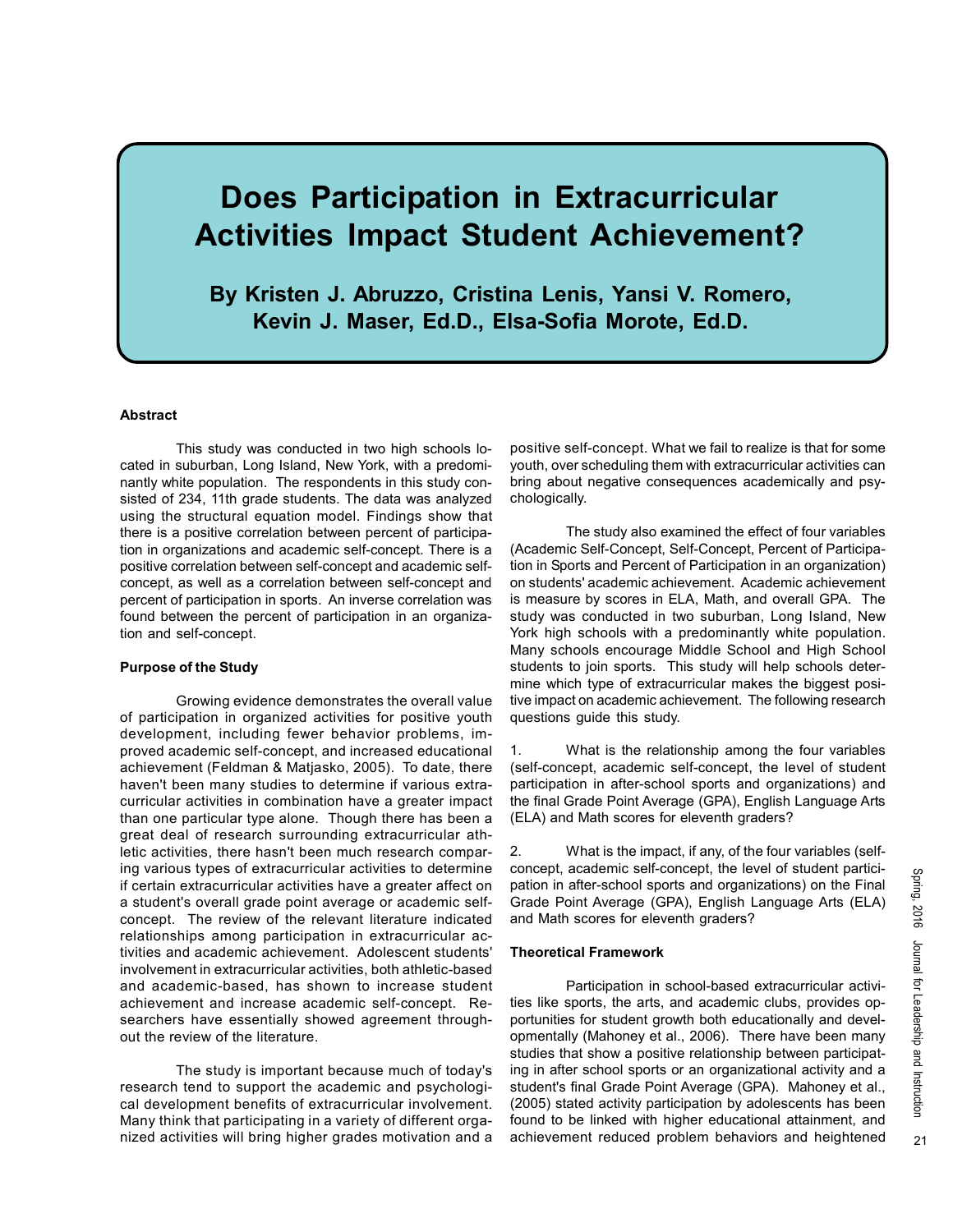psychosocial competencies (Mahoney et al., 2005). Astin (1984) and Tinto (1975) stated involvement helps students connect with their institution and develop an attachment that encourages exploration, and it facilitates social interaction by increasing peer friendships and time with faculty and staff (Astin, 1984; Tinto, 1975). For this study, the review of the research literature is divided into the following topical headings: academic self-concept, academic achievement, and extracurricular activities.

## Academic Achievement

Many researchers have hypothesized that there is a significant correlation between academic achievement and the level of extracurricular participation, marked by increases in students' academic achievement (Feldman & Matjasko, 2005). Early research reported mixed results as to the association between participation in extracurricular activity and academic achievement in the form of grade point average (Holland & Andre, 1987). Extracurricular activities are believed to influence academic self-concept (Jacobs, Vernon, & Eccles, 2004). Stakeholders are concerned about educational performance within the public school setting. Many school reforms have been based off of these concerns stemming from students' academic achievement.

## Academic Self-Concept

Conventional wisdom suggests that academic performance should be related to general self-esteem. According to Goodman and Young (2006), the higher the student's academic performance, the higher their self-esteem should be and vice versa. According to Holland and Andre (1987), all students start school being identified with academics, meaning their academic performance in a relation to how they feel about themselves. Self-esteem, however, is only one of several predictors of academic performance (Steele, 1992). Being that many prior studies have shown that academic self-concept is significantly related to academic performance, further studies have been conducted to isolate the effect of academic self-concept between various ethnicities, and between genders.

# Extracurricular Activities

Extracurricular Activities<br>  $\frac{22}{25}$  In Mahoney et al. (200<br>
national survey showed that more of children and youth participate<br>
ricular contexts (Mahoney et al., 2<br>
and Gootman (2002) and Hollan<br>
(1987), also stated t In Mahoney et al. (2006), the recent national survey showed that more than 80% of children and youth participated in extracurricular contexts (Mahoney et al., 2006). Eccles and Gootman (2002) and Holland and Andres (1987), also stated there is an increasing awareness that participation in organized activity contexts offers valuable opportunities for growth and positive youth development (Eccles & Gootman, 2002; Holland & Andres, 1987). Participating in extracurricular activities becomes increasingly important during adolescence, as youth explore their emerging interests and identities, make friends with others, and strive to fit in with their peers. Participation in school-based extracurricular activities, like sports, the arts, and academic clubs, is a normative and important part of the school experience for many youths (Fredricks, 2012). In Fredricks and Eccles (2006), "adolescents participating in a greater number of activities in 11th grade obtained a higher grade point average and had greater expectations about their educational attainment during and after high school" (Fredricks & Eccles, 2006, p. 12). Prior research tends to support the development benefits of extracurricular involvement, and school completion rates (Fredricks, 2012)

# Athletic Extracurricular Activities

Equally important, Shulruf (2010) stated that extracurricular activities are an integral component of school life. Marsh & Kleitman (2003) and McCarthy (2000), the study found that participation in athletics is linked to improved school attendance, academic outcomes, social relationships and self-esteem (Marsh & Kleitman, 2003; McCarthy, 2000; Shulruf, 2010).

## Academic Extracurricular Activities

McCarthy (2000) found that there is a significant correlation between academic extracurricular activities and academic performance. McCarthy's study proved that students who participate in academic extracurricular activities are stronger performers academically, and typically report higher GPA's than noninvolved peers or students who participated in other types of out-of-district extracurricular activities (McCarthy, 2000).

#### Definition of Terms

Self-concept is a "self-procured idea of something formed by mentally combining all aspect of the student's being. This may include and be expressed as psychological well-being, mood, and general confidence" (Hamachek, 1995 as cited in Maser, 2007, page 11).

| Table 1.1                                                                                                             |                                   |
|-----------------------------------------------------------------------------------------------------------------------|-----------------------------------|
| <b>Grade Ranges and the Corresponding Number Values</b><br>Used to Calculate the Final English Grade Rank, Final Math |                                   |
| Grade Rank, and Final Grade Point Average (GPA) Rank                                                                  |                                   |
| <b>Grade Range</b>                                                                                                    | <b>Corresponding Number Value</b> |
| Below 50%                                                                                                             |                                   |
| 50% - 55%                                                                                                             |                                   |
| $56\% - 60\%$                                                                                                         | 3                                 |
| $61\% - 65\%$                                                                                                         |                                   |
| 66% - 70%                                                                                                             | 5                                 |
| 71% - 75%                                                                                                             | 6                                 |
| 76% - 80%                                                                                                             |                                   |
| $81\% - 85\%$                                                                                                         | 8                                 |
| 86% - 90%                                                                                                             | 9                                 |
| $91\% - 95\%$                                                                                                         | 10                                |
| 96% - 100%                                                                                                            | 11                                |
| Higher than 100%                                                                                                      | 12                                |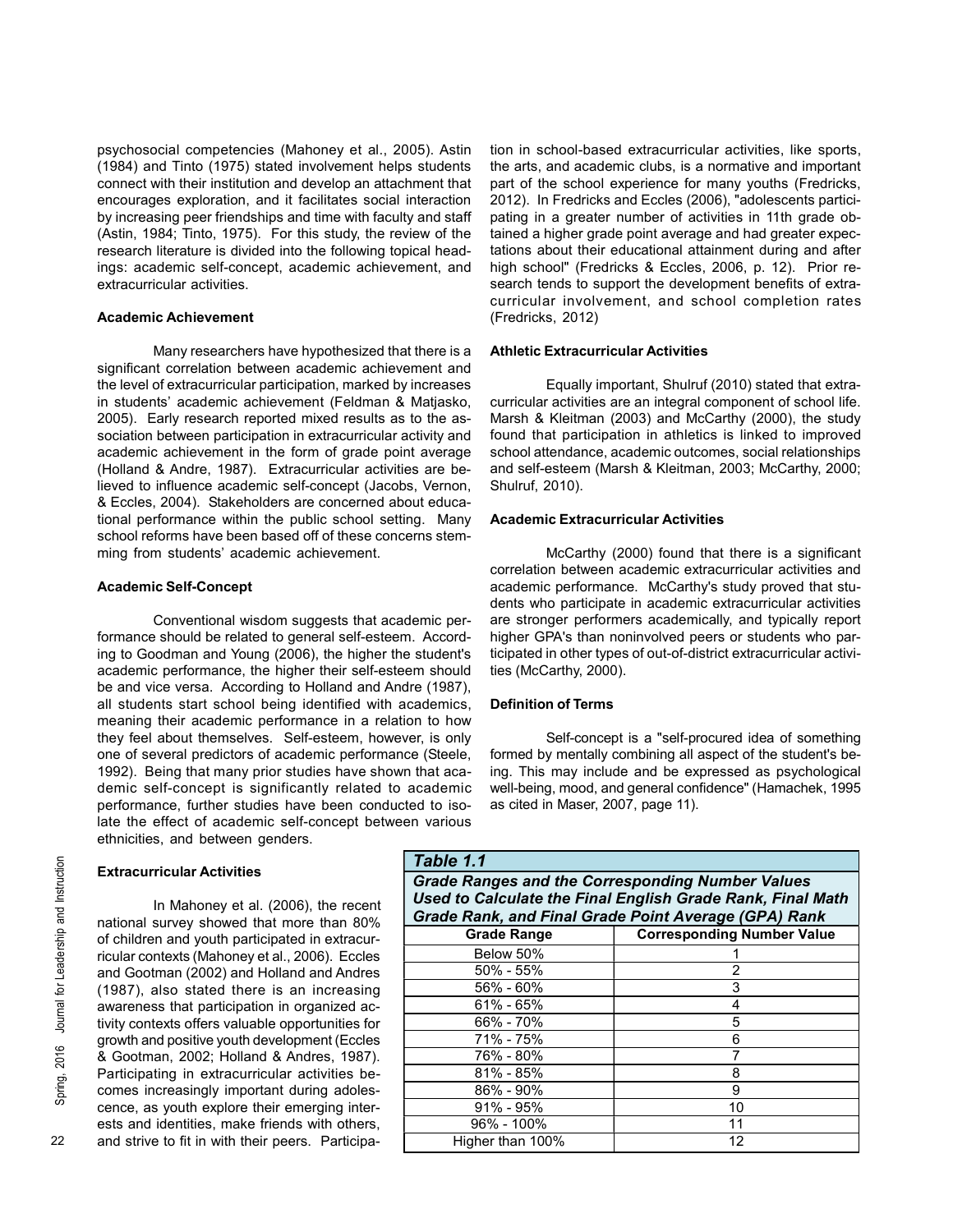"Academic self-concept is the perception that students have about themselves regarding their academic performance, abilities, and achievement" (Marsh & O'Neill, 1984 as cited in Maser, 2007, page 11).

"Extracurricular activity is any structured, schoolsponsored activity that falls outside of the normal school day. The activities are limited to non-credit sports teams and organizations" (Conners-Harris, 1999 as cited in Maser, 2007).

The level of participation in "extracurricular activities for the 2005-2006 school years will identify the level of students' participation. The minimum numbers of hours required by faculty to supervise students in their particular activity, as identified in the School District's Collective Bargaining Agreement, will be used to identify the students' level of participation in extracurricular activities (Maser, 2007, page 10).

## Method

The participants in this study were 11th grade students in two suburban high schools on Long Island, New York. Eleventh-grade students were selected because they had attained the highest-grade level before they had an opportunity to drop out. The survey instrument was developed by Maser (2007) administered to 11th grade students during their social studies classes to learn more about the survey. IRB was approved and consent forms were used.

The total combined 11th grade population of both schools was essentially even and consisted of 1,284 students that were predominantly white population of 88.5 percent. The minority population of 11.5 percent demographic composition was comprised of 4.0 percent Asian, 0.9 percent Black, 6.2 percent Hispanic, and 0.4 American Indian, Alaskan or Pacific Islander. Eligibility for free or reduced lunch comprised 8.2 percent of the student population.

Three parts were used in the survey instrument for this study (Maser, 2007, p.51). The first part consisted of five questions that were demographic for the first two, and selfreported final English grade, final math grade, and final grade point average (GPA) for the third, fourth and fifth. Grade ranges were given to the respondents to choose for the final English grade, final math grade, and final grade point average (GPA). The grade ranges and the corresponding number values used to calculate the final English grade rank, final math grade rank, and final grade point average (GPA) rank are represented in Table 1.1.

The last part of the survey instrument Maser (2007, p. 52) asked if the respondent participated in extracurricular activities. If the respondent answered no, the respondent was finished and the question was recorded as no participation. If the respondents answered yes, he/she then had to indicate in which extracurricular activity or activities he/she had participated. Students were given a choice of 16 sports and 39 organizations from which to choose. The determination for identifying the extracurricular activities used on the survey instrument was made based on a list of activities given to the researcher by the superintendent of schools.

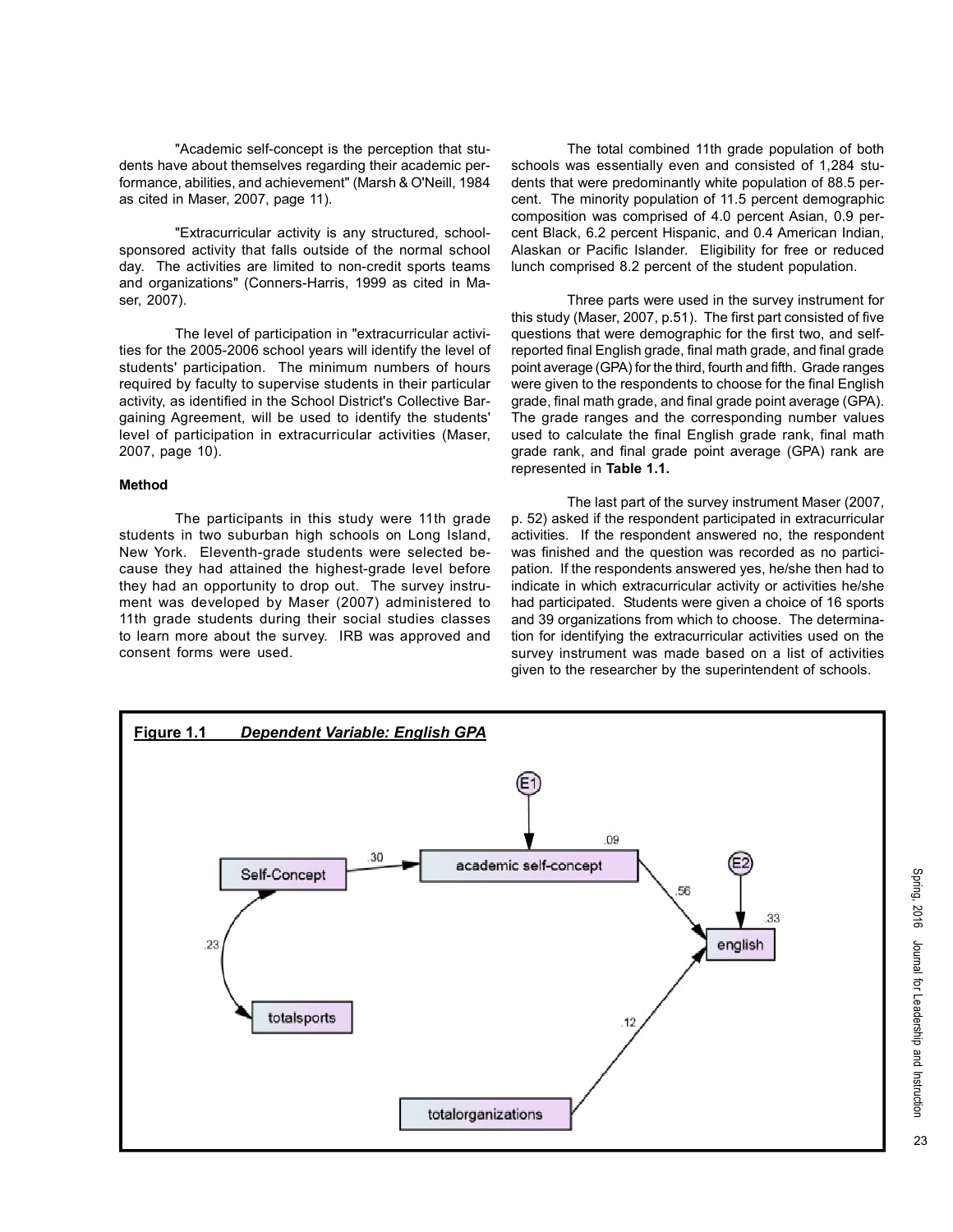

### Results

A path analysis was used to answer the two research questions, in each of the three dependent variables: English Scores and Math Scores and Final Grade Point Average (GPA).

Figure 1.1 shows that there is a weak correlation between percent of participation in the organization and academic self-concept. In contrast, percent of participation on organization inversely correlates with participation in sports. That means that the more a student participates in a sport the less he/she will participate in an organization. There is a negative correlation between the percent of participation in an organization and self-concept. There is a correlation between self-concept and academic self-concept. There is a correlation between self-concept and percent of participation in sports.

Example the less hersite will participate in<br>a negative correlation between<br>in an organization and self-conce<br>between self-concept and acade<br>a correlation between self-conce<br>tion in sports.<br>Figure 1.1 displays the<br>ing the Figure 1.1 displays the following influences utilizing the standardized beta weights: value .56 is the effect of academic self-concept on the students' English GPA and value .12 is the effect of students' participation in the organization on the students' English GPA. The level of student participation in sports activities had no direct effect on the students' English GPA's. The entries .56 and .12 are standardized beta regression weights. This prediction has an r2=.33 that indicates 33 percent variance of the students' English GPA ranks is explained by the students' academic self-concept, participating in organizations and participating in sport activities. This indicates that 33 percent of the effects can be predicted.

Figure 1.2 shows that there is a strong correlation between percent of participation in an organization and selfconcept. There is a correlation between self-concept and academic self-concept. That means that a students' positive self-concept about themselves will show in their academics. There is a weak correlation between self-concept and the percent of participation in an organization. There is a weak correlation between the percent of participation in sports and the participation in an organization. That means that the more a student participates in a sport the less he/ she will participate in an organization and vice versa.

Figure 1.2 displays the following influences utilizing the standardized beta weights: value .45 is the effect of academic self-concept on the student's math scores, value .10 is the effect of students' participation in organizations on the students' math scores and value .10 is the effect of students' participation in sports on the student's math scores. The level of student participation in sports activities had a weak correlation with the student participation in the organization. The level of the organization had a weak correlation with self-concept. The entries .45, .10 and .10 are standardized beta regression weights. This prediction has an r2= .23 which indicates 23 percent variance of the students' math scores ranks is explained by the students' academic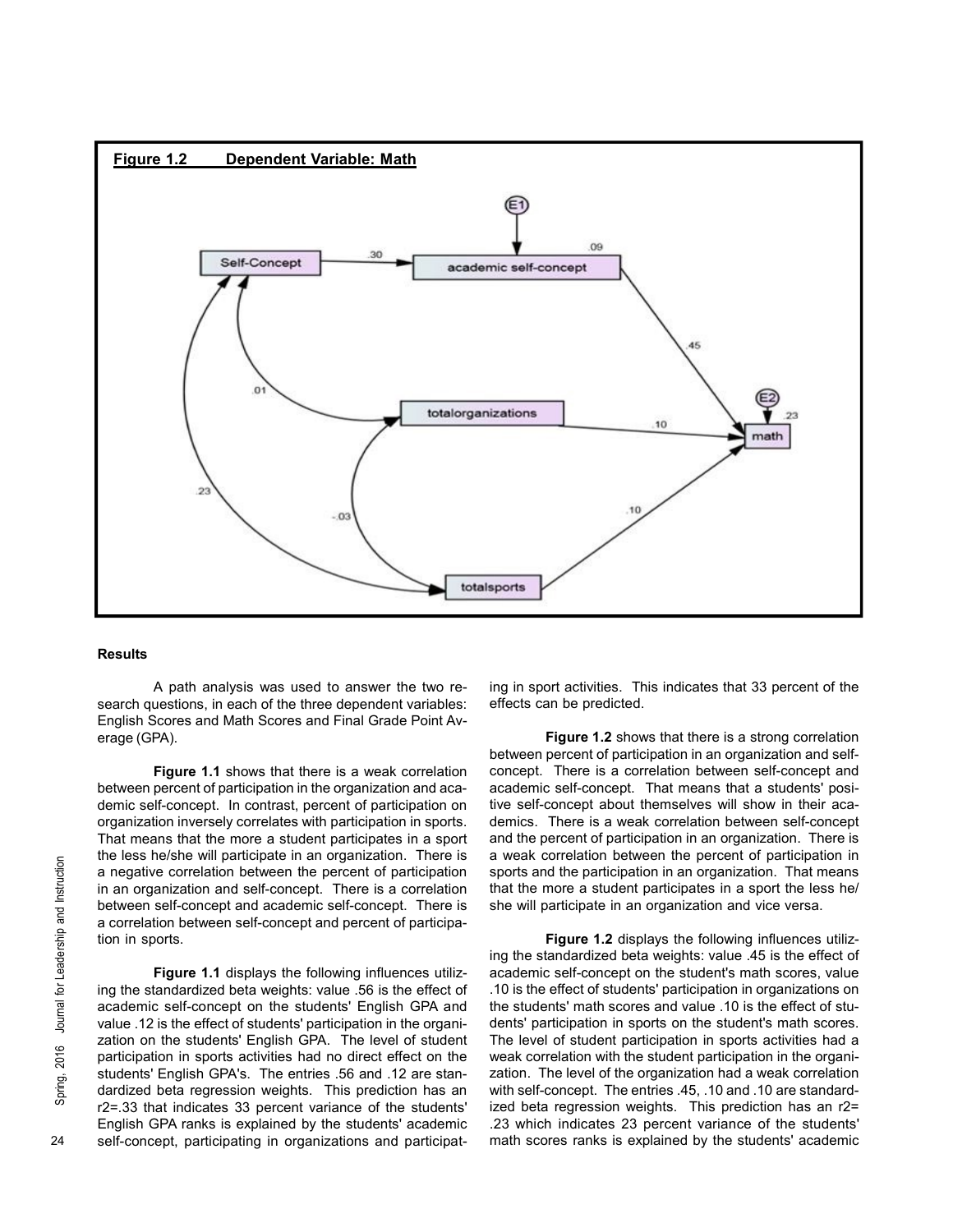self-concept, participating in organizations and participating in sport activities. This indicates that 23 percent of the effects can be predicted.

Figure 1.3 shows that there is a strong correlation between percent of participation in an organization and selfconcept. There is a strong correlation between self-concept and academic self-concept. That means that a student's positive self-concept about themselves will show in their academics. There is a weak correlation between self-concept and the percent of participation in an organization. There is a weak correlation between the percent of participation in sports and the participation in an organization. That means that the more a student participates in a sport the less he/ she will participate in an organization and vice versa. There is a weak correlation between a students' self-concept and the percent of participation in an organization.

Figure 1.3 displays the following influence utilizing the standardized beta weights: value .53 is the effect of academic self-concept on the students' final Grade Point Average (GPA), value .15 is the effect of students' participation in organizations on the students' final Grade Point Average (GPA) and value .07 is the effect of students' participation in sports on the student's final Grade Point Average (GPA). The entries .53, .15 and .07 are standardized beta regression weights. This prediction has an r2= .32 which indicates 32 percent variance of the students' final Grade Point Average (GPA) ranks is explained by the students' academic selfconcept, participating in organizations and participating in sport activities. This indicates that 32 percent of the effects can be predicted.

#### Conclusion

The purpose of this study was to investigate the relationship between 11th grade students participating in after school sports, and organizations or both, on students' final Grade Point Average (GPA), English Language Arts (ELA) scores and Math scores. Participation in schoolbased extracurricular activities, like sports, the arts, and academic clubs, is a normative and important part of the school experience for many youths (Fredricks, 2012). Findings show that there is a correlation between percent of participation in the organization and academic self-concept, which supports prior research supporting the developmental benefits of extracurricular involvement; participating in a range of organized contexts is related to higher grade, motivation, and school completion rates (Fredricks, 2012). Additionally, an inverse correlation was found between the percent of participation in an organization and self-concept.